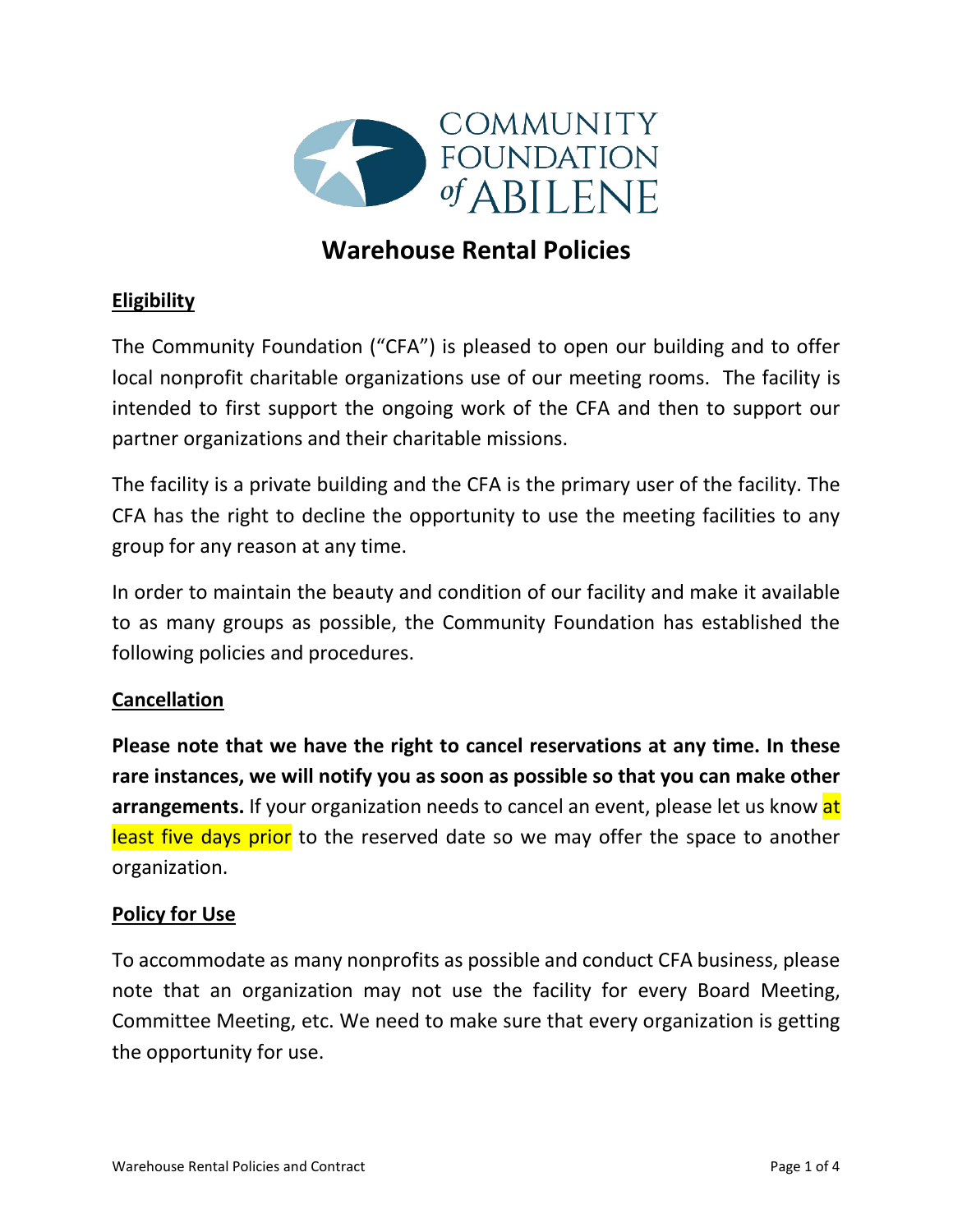## **Policy for Use** *(continued)*

Each organization using the facility ("host organization") shall designate a single point of contact for CFA personnel. This contact person shall be responsible for all coordination of the facility use and be required to meet with a member from CFA staff **prior** to the requested event date.

#### **Rooms Available for Use:**

- Board Room The CFA board room will accommodate 24 people.
- Community Room- The CFA community room gives you access to nine round tables that seat five guests comfortably or seven tightly, accommodating up to 63 people. Without the use of round tables, the room can accommodate more, depending on your preferred layout. Six cocktail tables are also available for use. Please call with any questions regarding room capacity for your event.

*Please Note that all set up is the responsibility of the host organization.* 

#### **Food and Beverages**

The warehouse space provides a kitchenette complete with a full size refrigerator and microwave to help accommodate all your needs. We also have ice for use upon request. Alcohol may be served at CFA's discretion. Larger events providing alcohol may require a TABC Certified Bartender. The sale of Alcohol on CFA property is strictly prohibited. No food or drink should be consumed while sitting on the upholstered furniture.

#### **Cleaning and Trash**

The host organization' designated point of contact is responsible for ensuring that the proper cleaning guidelines are met, which includes taking out all of the event's trash. The CFA will provide trashcans, trash liners, and dust mops etc. The small dumpster in the back of the parking lot may be used. We do ask that you leave the space as close to how it was when you arrived. If you do not clean up after your event the CFA has the right to charge your organization a cleaning fee of \$75 and may result in losing the ability to rent the space in the future.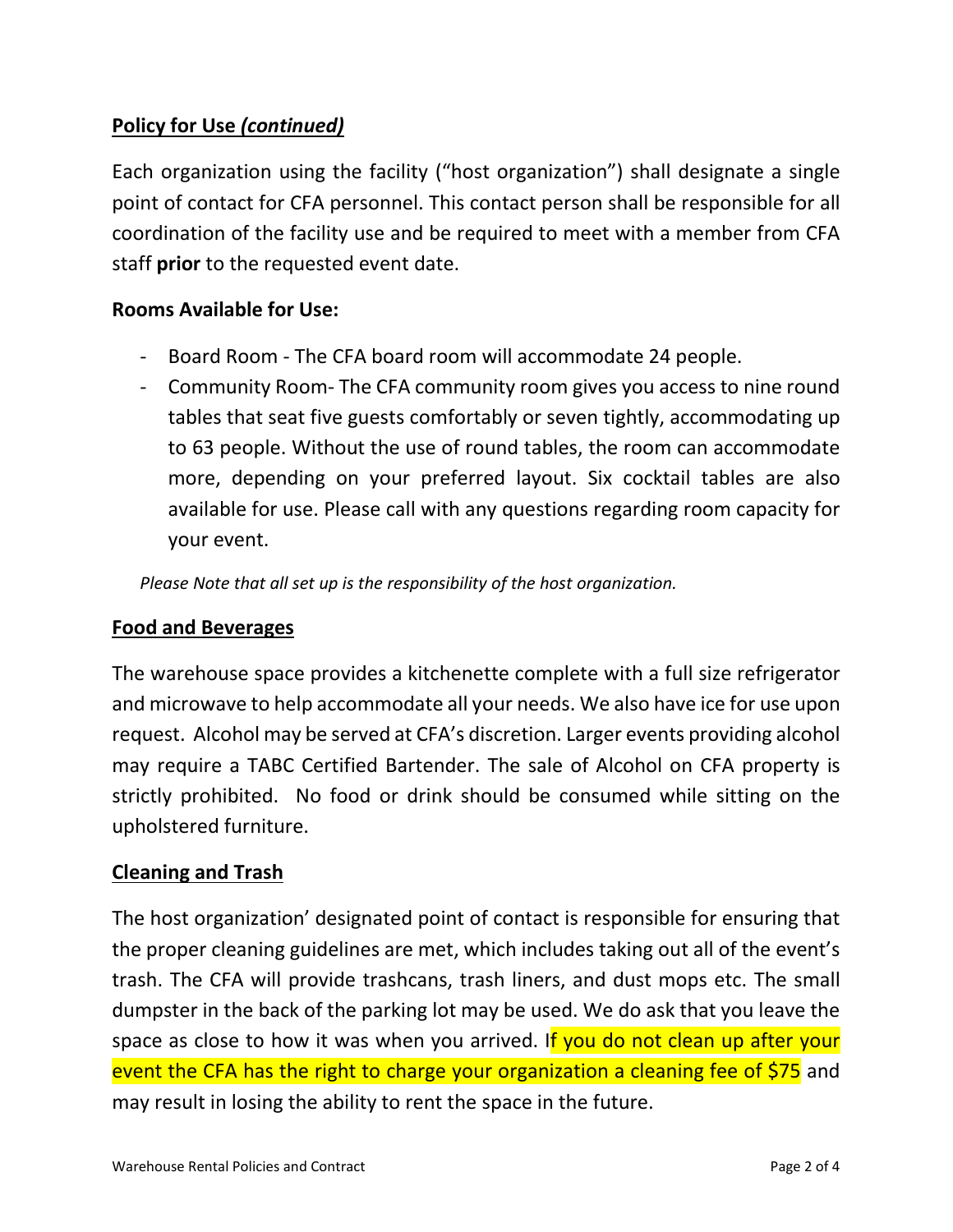## **Decorating and Furniture Guidelines**

CFA does not allow anything on the walls of the building unless previously agreed upon. The only furniture that can be moved from its original location are the plastic tables and chairs in the community room. All other furniture must remain in its current location. The use of glitter is prohibited.

#### **Mailings and Media**

Any media and/or public announcements must be approved by the CFA's Marketing Director prior to release if you are referencing the Community Foundation of Abilene or our logo. Please do not use the CFA's phone number on your release because we will not be responsible for relaying any information about your meeting.

#### **Hours of Use**

The Community Foundation is open Monday thru Friday from 8:30am to 5:00pm. Any requests for use of the facility after hours or on the weekend will be considered regarding the nature of the event.

#### **Weather**

In the event of inclement weather, the CFA will follow the schedule of Abilene ISD. If they are closed, then we will also be closed. The CFA will let the point of contact know about any closures and it will be their responsibility to notify attendees.

#### **Parking**

The CFA parking lot can accommodate 18 vehicles. If the event is during business hours, we will need 8 of those parking spaces for CFA staff. Please note that the CFA is not responsible for any personal belongings left in vehicles while parked on CFA property.

The Community Foundation of Abilene is extremely excited to offer the use of our warehouse and conference rooms free of charge to better serve the nonprofits in our community. We look forward to hosting your next event.